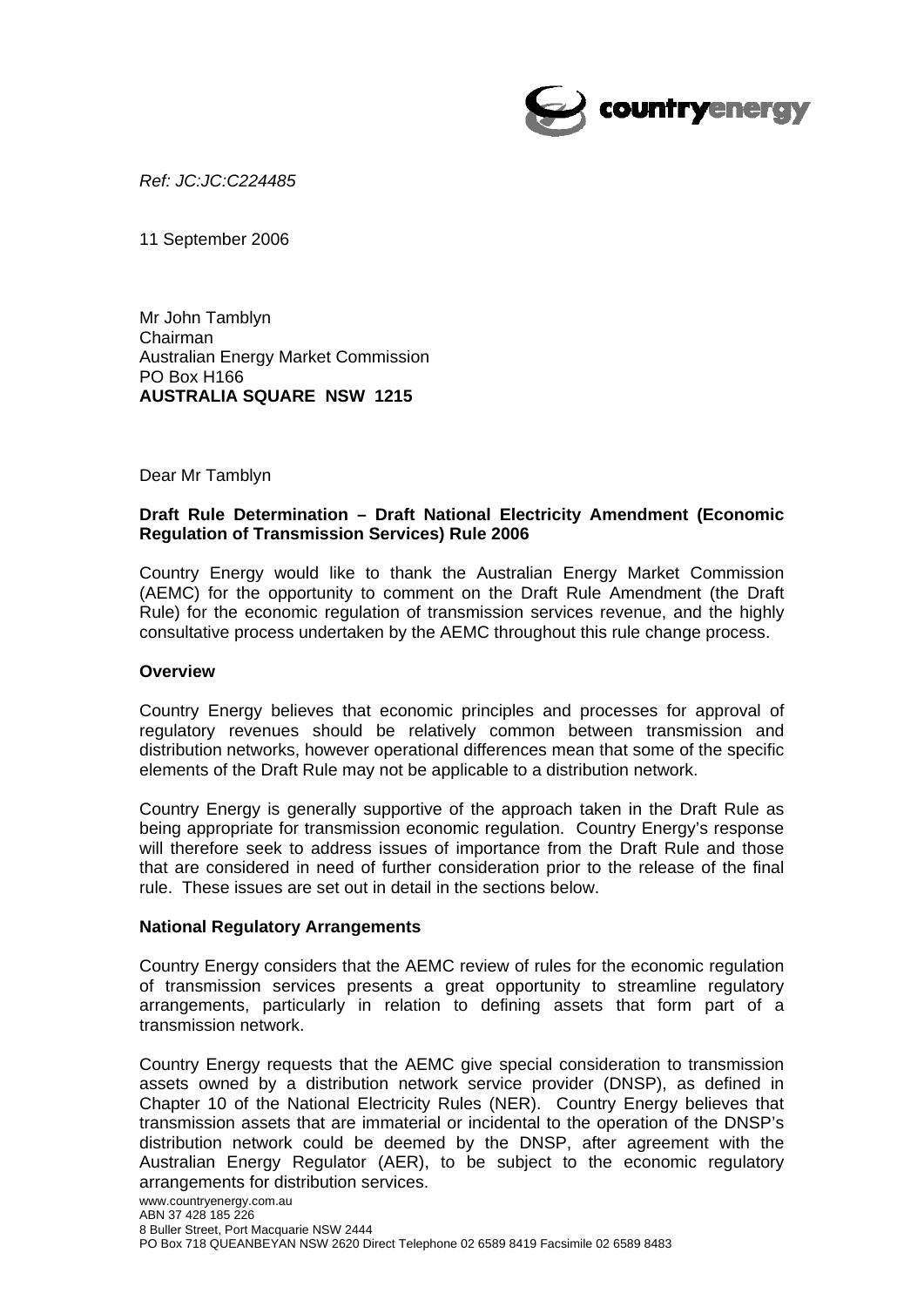# **Scope and Form of Regulation**

Country Energy is generally supportive of the positions adopted by the AEMC in this section of the explanatory paper, which attempt to add certainty and transparency to the principles and processes to be followed by transmission network service providers and the AER.

Country Energy supports the inclusion of connection services from one network service provider (NSP) to another as a prescribed transmission service rather than being subject to commercial negotiation. This will alleviate concerns over the workability, potential cost and time impacts that such negotiations may impose on NSPs.

Country Energy fully supports the principle espoused by the AEMC that services subject to competition, or capable of competitive supply, should be outside the scope of regulation.

Finally, Country Energy agrees with the AEMC's adoption of a revenue cap and CPI-X incentive based regime that utilises the well established and understood building block approach as being most appropriate at this point in time for transmission network service providers (TNSP).

## **Decision Making Framework and Process**

Country Energy is firmly of the view that more codification in the Rules will provide investment certainty and transparency in decision making for regulators and market participants. However, it is also acknowledged that some allowance needs to be made for the guided exercise of regulatory discretion, or the Rules would become too prescriptive and cumbersome.

### *Guidelines*

In the explanatory paper to the Draft Rule the AEMC describes the new institutional and governance arrangements for access price regulation in the National Electricity Market (NEM)<sup>[1](#page-1-0)</sup> that have been endorsed by the Council of Australian Governments (COAG). These arrangements comprise the Ministerial Council on Energy (MCE) as the national policy and governance body, the AEMC as the rule making body, and the AER responsible for administering and enforcing the rules. The central foundation of these arrangements is a distinct separation of rule making and rule enforcement functions.

Country Energy is concerned that the Draft Rule undermines the institutional and governance arrangements described above because it confers discretion to the AER to effectively make rules, by publishing mandatory regulatory guidelines that must be complied with in submitting revenue proposals.

Country Energy suggests that guidelines should only be used as an administrative instrument by the AER to provide information on how they intend to interpret the principles and criteria listed in the Draft Rule. This may involve describing the

l

<span id="page-1-0"></span>www.countryenergy.com.au <sup>1</sup> Australian Energy Market Commission, 'Draft Rule Determination', July 2006 pp.34-35

ABN 37 428 185 226

<sup>8</sup> Buller Street, Port Macquarie NSW 2444

PO Box 718 QUEANBEYAN NSW 2620 Direct Telephone 02 6589 8419 Facsimile 02 6589 8483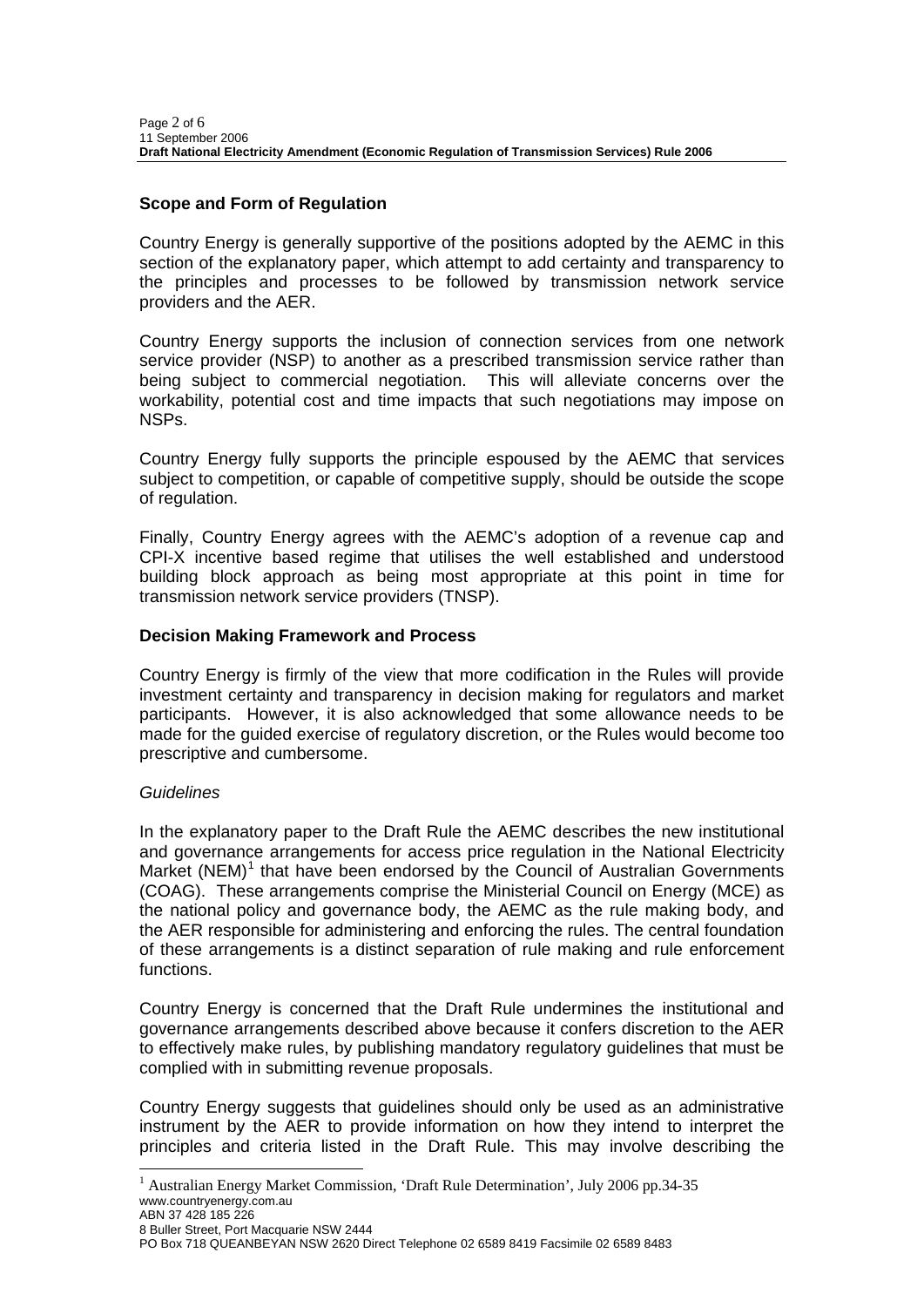aspects and information it would expect to be included in a proposed methodology, consistent with the principles in the rules. However, TNSPs would not be excluded from including more or less information than the AER has indicated, provided their methodology satisfies the principles.

Country Energy believes that instead of including the requirement that the AER develop mandatory guidelines, the Draft Rule should specify specific provisions, principles or criteria against which the AER can assess relevant aspects of the revenue proposal. An example of this is the cost allocation framework where TNSPs would develop and submit their cost allocation methodology consistent with the cost allocation principles listed in clause 6A.19.2 of the Draft Rule. The AER would evaluate the methodology against these principles.

If the AEMC, in its final rule determination, maintains the current position of allowing the AER to develop mandatory guidelines that undermine the institutional and governance arrangements, then a mechanism for review of these guidelines, or an approval process conducted by the AEMC is essential. Country Energy suggests that the AEMC must have some oversight over the mandatory guidelines to ensure they are consistent with the intent and purpose of the rules they are designed to implement. This may take the form of the AEMC approving all guidelines, or an alternative measure may be that the AEMC only become involved when an objection to a guideline is raised by a TNSP.

### *Timeframes*

Country Energy agrees with the provisions in the Draft Rule that impose a 13 month overall cap on a revenue proposal process, but allows flexibility within this cap to overcome differences in the circumstances of individual cases.

Country Energy believes that the 30 business day period that TNSPs are limited to after the draft decision in order to resubmit a revenue proposal needs to be reconsidered. Draft decisions are often lengthy, and these detailed documents can take a substantial amount of time for TNSPs to adequately digest, analyse and address. The response to the draft decision is the final opportunity in the regulatory review process that TNSPs have to put forward their respective positions on a revenue proposal, and it is therefore imperative that they have an appropriate amount of time in which to prepare comprehensive and fully detailed submissions. Country Energy notes that the Draft Rule allows for the same 30 business day period for submissions on guidelines. However, these submissions would only be dealing with a limited amount of detail on one aspect of a revenue proposal, as opposed to the significant number of issues required to be addressed in a response to a draft decision.

Country Energy would prefer the inclusion of provisions in the Draft Rule that clarify the actions that would be implemented in the event that the deadline for the final decision is missed, resulting in a delay of the start date of the new regulatory period. If a final decision is delayed by any party other than the TNSP, then Country Energy believes that the TNSP should be entitled to recover revenue foregone between the original projected commencement date of the new regulatory period and the actual later commencement date resulting from the delay.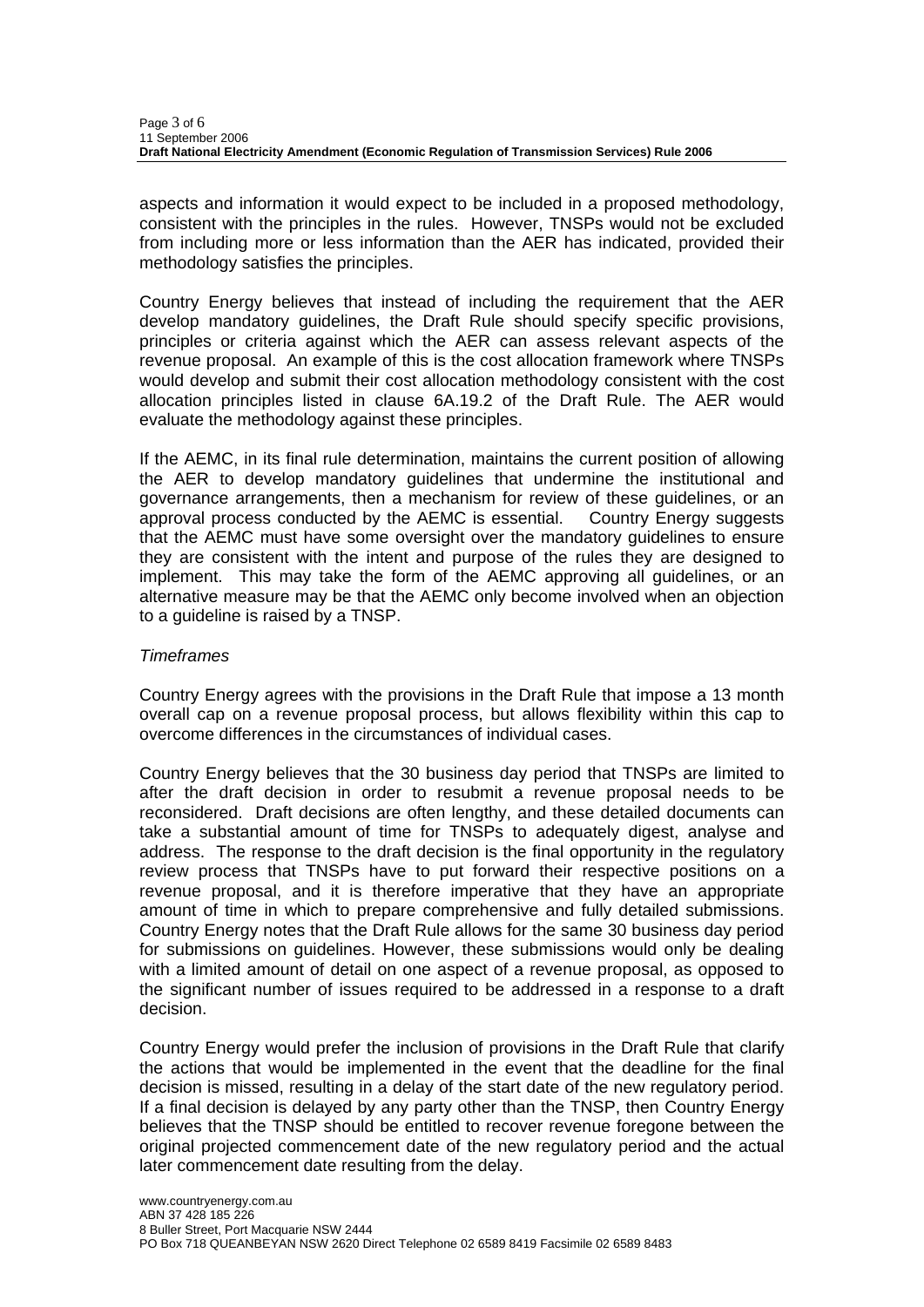# **Expenditure Forecasts**

Country Energy supports the use of a 'reasonable estimates' concept in assessing TNSP expenditure forecasts. The emphasis must be on the AER to evaluate if the approach taken by the TNSP to derive the forecasts was reasonable, rather than the AER determining their own 'reasonable estimate'. If the approach employed by a TNSP is consistent with the rules and the NEM objective then the AER should approve the forecasts as 'reasonable estimates'.

Country Energy fully supports the provisions in clause 6A.14 of the Draft Rule relating to the AER's obligation to be accountable for their decisions by providing reasons against each of the matters listed in clauses 6A.6.6(b)(2) and 6A.6.7(b)(3) when deciding whether a TNSP's forecast expenditures are 'reasonable estimates'.

However, Country Energy believes the extensive list of factors that the AER must take into account when assessing forecast operating and capital expenditures<sup>[2](#page-3-0)</sup> will lead to uncertainty and increased regulatory risk. The large number of factors requiring consideration and evaluation may result in conflict between them. The Draft Rule gives no guidance on how this conflict should be reconciled or which factor or factors should be given the most weighting. Country Energy believes that the list of factors could also be trimmed by removing redundant provisions from clauses 6A.6.6(b)(2) and 6A.6.7(b)(3) as described below.

Necessary expenditure required to comply with applicable regulatory obligations must be accepted as reasonable in all circumstances and should never be subject to the AER's discretion. Country Energy suggests an additional provision be inserted in clause 6A.6.6(b) that states the AER must accept expenditure if it is necessary for the TNSP to comply with regulatory obligations, with the subsequent removal of clause  $6A.6.6(b)(2)(ii)$  as a result. Similarly, in clause  $6A.6.7(b)(2)$  the words 'subject to subparagraph (3)' should be removed, as necessary expenditure related to reliability augmentations, regulatory obligations or that has already passed the regulatory test should not be subject to the AER's discretion. Clause 6A.6.7(b)(3)(ii) would also be removed as a consequence.

Clauses  $6A.6.6(b)(2)(iii)$  and  $6A.6.7(b)(3)(iii)$  should be removed as considering submissions received does and would form a normal part of regulatory practice during a revenue review process. Therefore, listing it as a specific factor to take into account in assessing a TNSP's revenue proposal is redundant and unnecessary.

Similarly, clauses  $6A.6.6(b)(2)(iv)$  and  $6A.6.7(b)(3)(iv)$  may also be removed as one could conclude that any analysis undertaken by or for the AER is actually analysis conducted on the other listed factors and would form part of normal regulatory practice.

# **Cost of Capital**

Country Energy supports the inclusion of the Weighted Average Cost of Capital (WACC) methodology and key parameters in the rules as it will provide greater certainty and transparency in regulatory decision making to TNSPs.

<span id="page-3-0"></span>www.countryenergy.com.au

l

<sup>&</sup>lt;sup>2</sup> Draft Rule, Clauses  $6A.6.6(b)(2)$ ,  $6A.6.7(b)(3)$ 

ABN 37 428 185 226 8 Buller Street, Port Macquarie NSW 2444

PO Box 718 QUEANBEYAN NSW 2620 Direct Telephone 02 6589 8419 Facsimile 02 6589 8483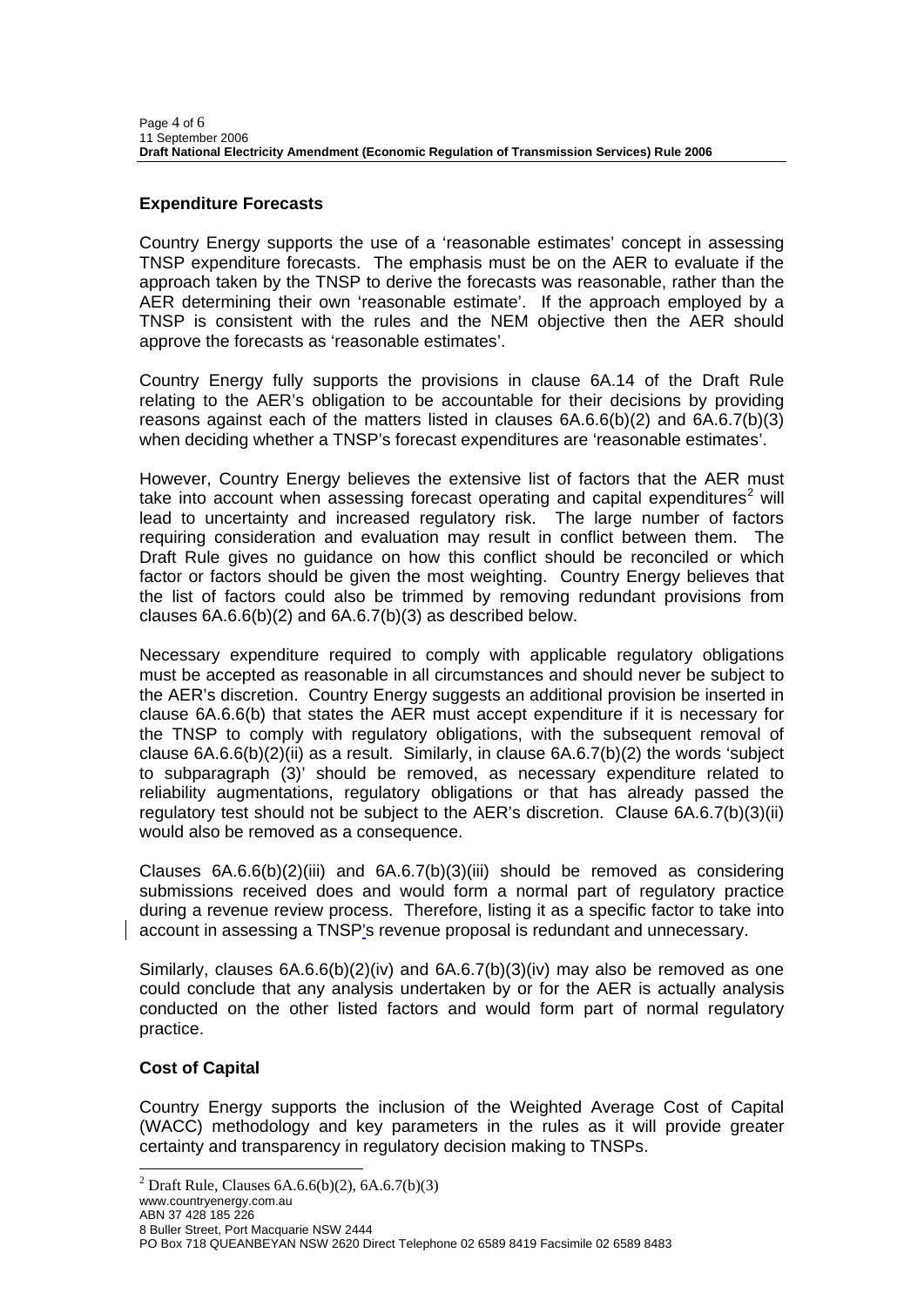Country Energy also welcomes the insertion in the Draft Rule of guiding principles and criteria that must be taken into account when reviewing the WACC methodology and parameters every five years. Country Energy believes the guiding principles and criteria could be strengthened at clause 6A.6.2(j)(4)(ii) by adding that the evidence must be new or original evidence as well as persuasive.

Country Energy also believes that the five yearly reviewreviews of WACC methodology and parameters should be subject to a rule change process carried out by the AEMC, regardless of whether or not a prior review is conducted by the AER. Country Energy believes that it is inappropriate for the AER to be completing the review outside of a rule change process without appropriate appraisal or oversight. At the very least, if the AER does conduct the five yearly reviews without a consequent rule change process being conducted, all decisions taken by the AER to amend the WACC methodology or parameters must be subject to a formal review mechanism, due to the substantial impact minor changes to the allowed rate of return can have on incentives to invest and maximum allowed revenues.

## **Incentive Framework**

## *Initial Regulatory Asset Base*

While Country Energy supports the lock in and roll forward approach to setting the regulatory asset base (RAB) during future regulatory periods adopted in the Draft Rule, it is important that the initial asset base reflects the complete and correct value of past investments before being locked in.

Country Energy suggests that the inclusion of a mechanism to allow for a once off initial valuation of an asset base prior to locking it in. This will ensure past capital expenditure and omitted asset values are recognised, and property rights are maintained and reflected in the RAB. If a genuine error has occurred in the calculation of the current RAB, TNSPs should not be penalised.

There are various options available that would allow implementation of such a mechanism including allowing each individual jurisdiction to determine and direct the asset value to the AER (which may be the current RAB rolled forward), allowing for a once off asset valuation utilising recognised valuation methodologies, or by inserting an extra provision in the savings and transitional rules that allows the AER to consider adjustments to the RAB for past capital expenditure and omitted assets where they can be demonstrated by the TNSP, similar to the provision currently contained in the Draft Rule for ElectraNet<sup>[3](#page-4-0)</sup>.

From Country Energy's reading of clause S6A.2.1(f) of the Draft Rule it is not clear that the methodology described for adjusting the value of the RAB at the beginning of a regulatory control period allows for an inflation adjustment in order to maintain the real value of the RAB. Country Energy requests that this be made explicit by the AEMC when the final rule is released.

<sup>3</sup> Draft Rule, clause 11.5.13

<span id="page-4-0"></span>www.countryenergy.com.au

l

PO Box 718 QUEANBEYAN NSW 2620 Direct Telephone 02 6589 8419 Facsimile 02 6589 8483

ABN 37 428 185 226

<sup>8</sup> Buller Street, Port Macquarie NSW 2444